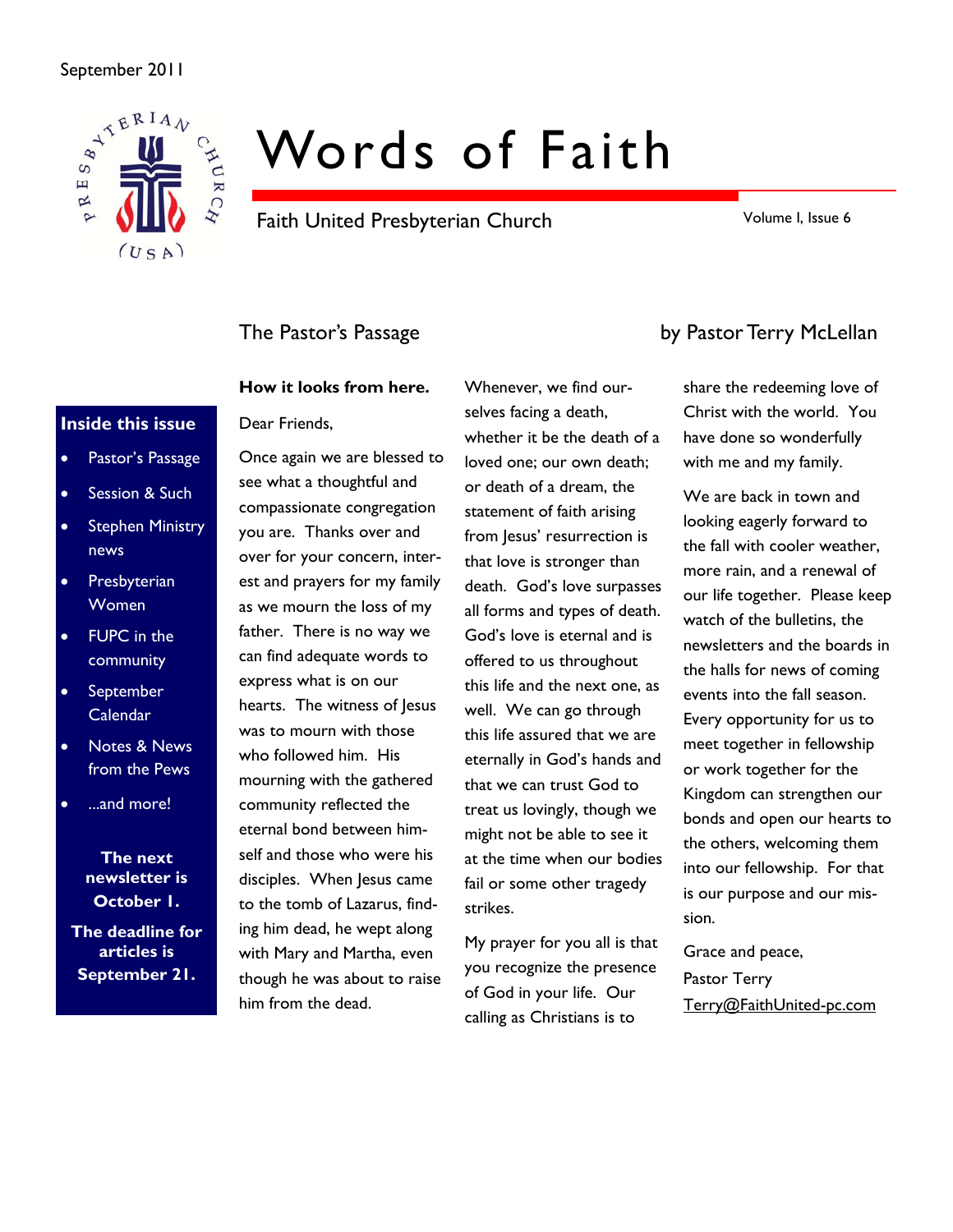# Page 2 Words of Faith

## An Amazing Experience! Jane Ingebritson

### **Come, find out about how to be part of an amazing experience!!**

Do you want to do something for yourself? Do you want to do something for others? Do you want to learn how to be a caring Christian listener? Do you want to spend time with others who want to do all of this, too? Perhaps joining with others in a Stephen Ministry Training Class

will help you accomplish all of these things.

There will be an informational

video/question/answer meeting on Sunday, September 18 in the larger adult Sunday School classroom at about 12:20 following worship. Light refreshments will be served. All who have already applied, who are think-

ing about applying, and anyone who is simply curious about Stephen Ministry are wel-

come. It should be less than an hour. You may also call Stephen Leaders; Nancy Smith (972-418- 0537), Lisa Laclede (972-418-1464), or Jane Ingebritson (214-808-9198) for further information.

### Presbyterian Women Jeanne Sawyer

The Faith United Presbyterian Women's circles look forward to beginning their new year of study and fellowship. If you are interested in joining a circle or need more information, please call the circle moderator.

**Luncheon Circle**-2nd Tuesday, 10:30 am at the church, September meeting, Tuesday, 9/13. Moderator, Marianne Petersen, 972-306-4038.

**Pauline Circle**-2nd Thursday, 9:30 am at the church, September meeting, Thursday, 9/8. Moderator, Cathy Marxer, 817-858-0790.

**STEPHEN MINISTRY** 

**Joanna Circle**-3rd Thursday, 7:00 pm in members homes. Moderator, Renee Wensley, 469-471-2533.

Many thanks to all who contributed

to our very successful school supply drive project for Metrocrest Social Services Center.

### **Report from Special Needs, Betty Laney.**  Thank you to all of the

women who have given of

their time and have helped with this important work. Betty has a list of women who are always willing to

help with food, set up, serving and clean up. If you would like to be added to this list please call Betty Laney, 972-247-1215 or Linnie Hinkle, 972-241-9935. Betty is pleased



to have Linnie Hinkle as Cochair of this PW committee.

The PW coordinating team will next meet on Tuesday, September 6 at 7 pm. The PW coordinating team will be commissioned in the

11:00 am worship service on Sunday, September 11.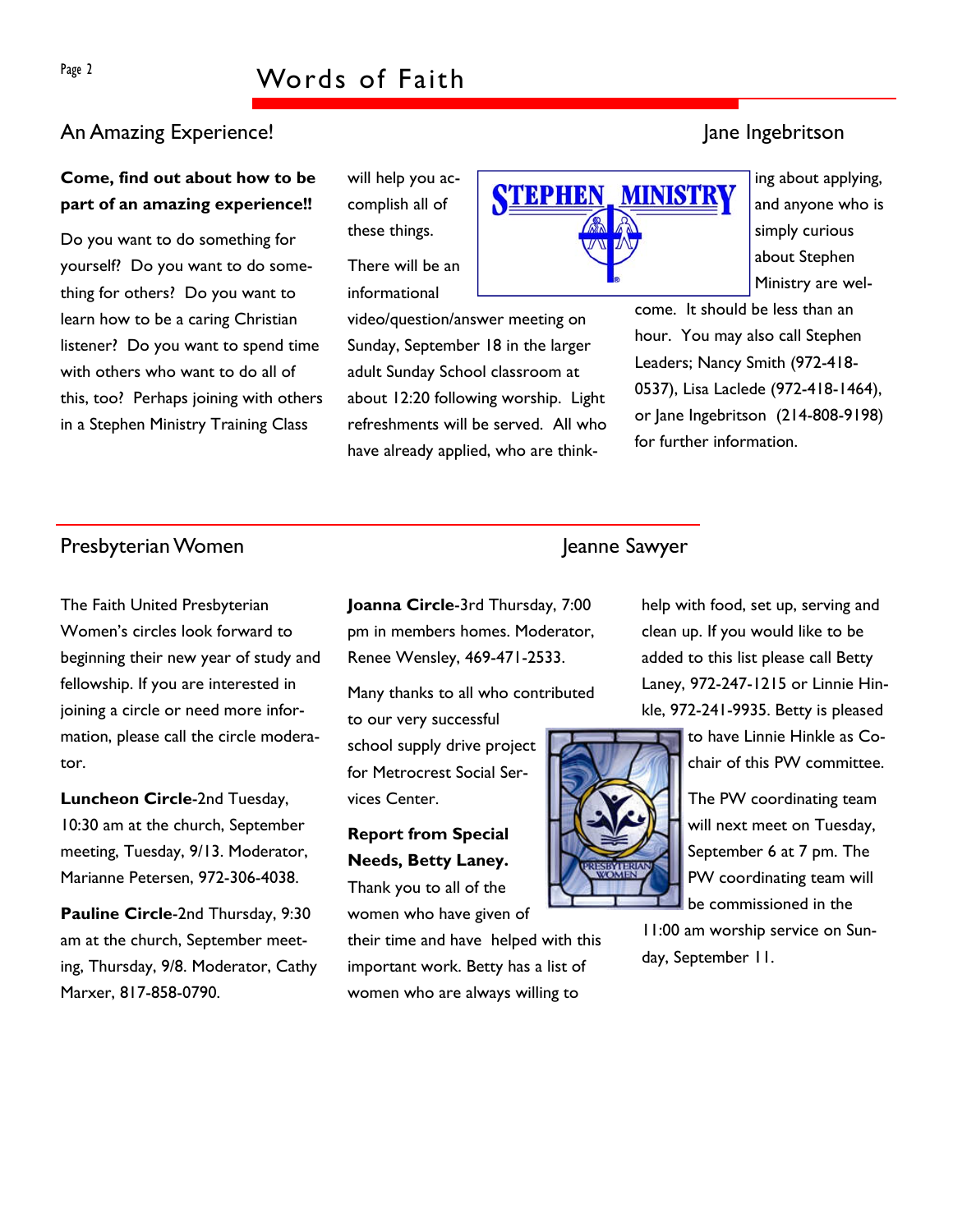### FUPC Serves "Fair Trade" Coffee Kay McLellan

We have some wonderful tasting coffee being served in the narthex area on Sunday mornings. We have begun purchasing our coffee for the church from a wholesale roaster in Addison that offers coffee distributed through a Fair Trade growing and distribution system.

We are changing to this kind of coffee for a couple of reasons. One is to provide delicious coffee for church functions. At the same time we can support the Fair Trade coffee market as a mission of the church. This group pays the growers and harvesters a living wage in contrast to the large coffee companies, like Folgers or Maxwell House, who pay their growers as little as possible to increase their own profits. Most family farmers live in remote locations and lack

access to credit. They are vulnerable to local

middlemen

who offer quick cash at a fraction of the value of their crops. Fair Trade guarantees farmers a set minimum price for their coffee and links farmer-run cooperatives directly with U.S. importers. Fair Trade farmers earn better incomes, allowing them to hold onto their land, keep their kids in school, and invest in their own harvests.

You may also have noticed that we are providing ceramic cups for our coffee time taking the place of the Styrofoam ones we have

planet! Styrofoam is not biodegradable, so we want to avoid adding to the landfills by using it as little as possible for our church functions.

**FAIR TRADE** 

While you sip your coffee at church on Sunday mornings, enjoy the taste and also the satisfaction of knowing that you are contributing to the well being of our planet and hundreds of coffee farmers. They will enjoy a living wage partly because of our decision to purchase coffee from the Fair

Did you know that Faith United has an account with Carter Blood Care? Those who are able can donate blood at any Carter Blood Care location and designate Faith United Presbyterian Church as their account. A credit will be assigned to the church account and

will be good until used or for one year. Any member in the church who has a need for blood can draw from the account. Carter

Blood Care states that one unit of blood can save up to three lives.

# Did you know? Nancy Smith

Trade coffee market.

They need 1,100 units daily to keep up with the demand. If you are able please give Car blood often and tell them to credit it to Faith United **BloodCare** Presbyterian Church. Thank

you for your donations and thank you for saving lives.



used for so long. This not only saves money, but allows us to make our contribution to saving the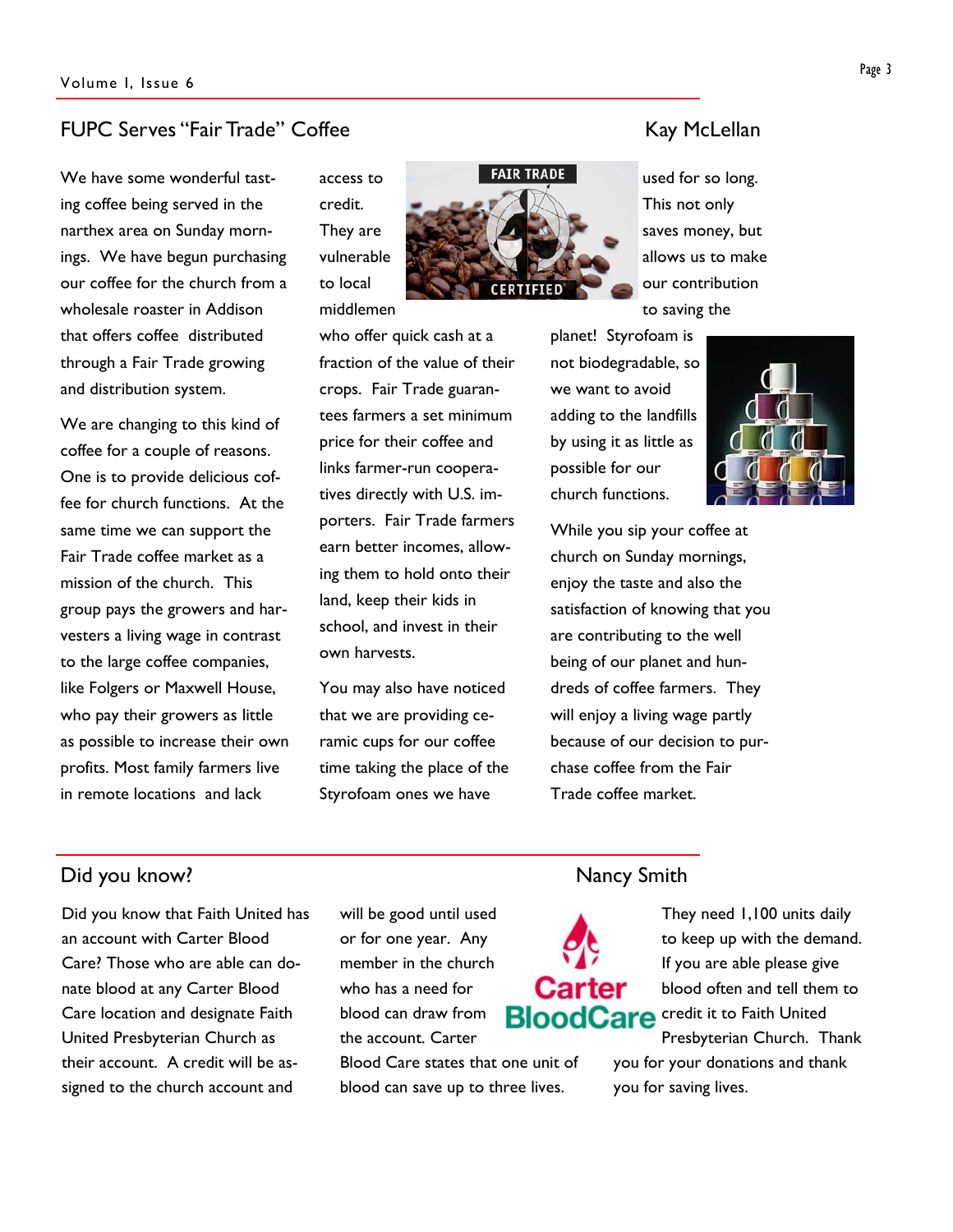# Page 4 Words of Faith

# Worship & Music Committee Courtland Lewis

Since the merge, the Worship and Music Committee has been striving to provide a meaningful worship experience in the tradition of both former congregations. At this time, we are seeking feedback and suggestions from the members of Faith United Presbyterian Church. To express an opinion about communion, ushering, lay

liturgists, music or any other aspects of worship please email either

- Courtland Lewis at rzlewis@gmail.com
- Co-chairman of the committee, Kathie Heffler at Kathieheff@sbcglobal.net

If you do not have e-mail, you may



give it to us in writing on Sunday morning.

On another note, if you would like to serve as lay liturgist, communion

server or usher, please let us know. We would like to include as many people as possible in our newly merged congregation.

# Adult Sunday School

#### **Sundays—9:30 a.m.**

#### **Eclipsing Empire** led by Rich Lewis

This is a DVD based study of how Christianity "eclipsed" the Roman empire. It meets in the room across from the fellowship hall.



### **Heaven is for Real**l led by Dennis Simpson

Discussion of the book: *Heaven is For Real* by Todd Burpo. Meets in the "old Jr. High Room," left as you enter the

Heaven Is

church past Fellowship Hall then another left . Purchase online or locally for under \$10. Don't have time to read, that's OK, come join in on the discussion.



### Notes & News from the pews

#### **Thank You!**

For all those who prayed for me during my recent knee replacement , sent cards, brought food, or called to

see how I was, I want to thank you. You must be the reason my rehab has gone so smoothly. My doctor is amazed I can do a complete revolution on my bike 14 days after surgery! I love my church family and pray for Faith United's future.

God Bless, *Ann Walden* 

#### **News from the pews!**

Aubree D'Alfronso, granddaughter to Phil & Shirley Kretchmar is now a graduate of UT Austin. She is currently a Legislative Analyst and continues to live in Austin.

#### **Memorials for McLellan family**

The family has requested that memorials for Terry's father, Warren McLellan, be made to:

The University of Arkansas at Fort Smith P.O. Box 3649 Ft. Smith, Arkansas 72913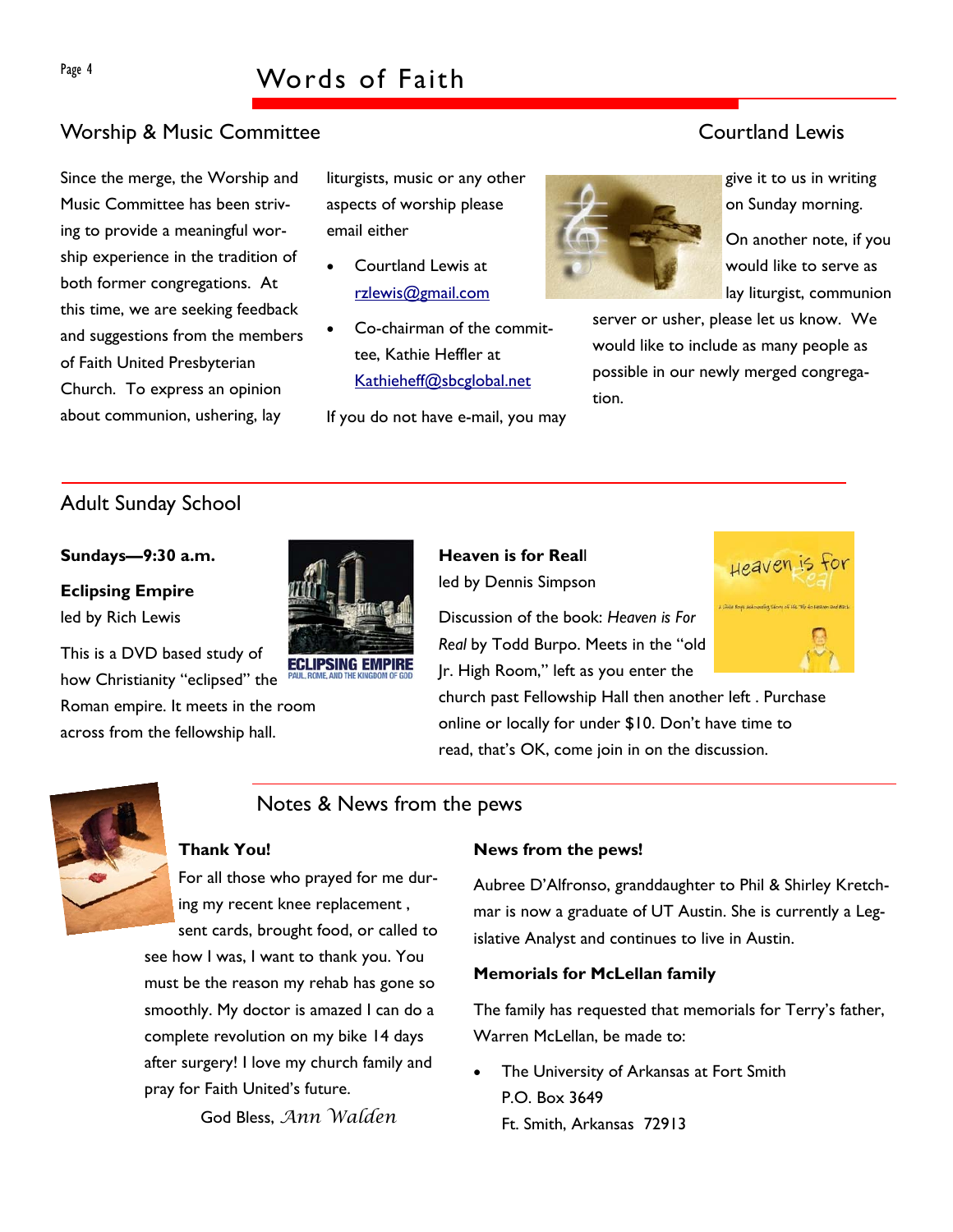#### Membership Directory & Website www.FaithUnited-pc.com

Our website continues  $\frac{nt}{t}$ ./www.to develop and is a great place to go if you

would like to read about a group of the church, see the calendar of events, download the church newsletter, "Words of Faith," or just see what awesome things are going on in the Faith United community. Until our communications committee is fully formed , please contact the church office if you have information you would like considered for posting to the website. The world wide web is a wonderful thing and we will strive to make the most current information available to our members and visitors. Eventually, we hope to establish a "members only" section that would allow you to view and/or print current directories and more.

#### **Membership Directory!**

We are in need of the "latest & greatest" information from every member. We ask that EVERY member complete a **Member Information Form** during September. This form will be available in the Narthex and office area. Please take care to complete all "required" fields so we will have accurate and current information for the church office records and the directory.

Contact the church office if you can help in the preparation process of the church directory.

### From the editor **Brenda** Swindle

We strive to have a comprehensive and informative newsletter. We need the "news" from YOU, the members of Faith United. Thank you to all who have submitted information detailing the events of the church life. If you do not

see information about a group or event of the church, we ask that you contact the church office or submit an article giving details of the group or event.

You may submit articles in writing to the church office or via email to

Brenda@FaithUnited-pc.com The next issue will be Oc-

tober 1. The deadline for articles will be September 21. Please do not hesitate to contact the church office if you or your group has information to share.

*Next newsletter is October 1. Deadline for articles, September 21. Contact church office or Brenda Swindle via email to submit articles.* 



### Session & Such

The Session con-

tinues their hard work. Decisions & business are handled daily on behalf of the congregation of Faith United Presbyterian Church. If you have not done so recently, take a moment to thank a session member for their hard work and commitment to

FUPC. If you are on session, give yourself a much deserved pat on the back. Each session member is diligent in their commitment and contribution of their time and talents to the glory of God and to FUPC.

The movie night was a success, com-

plete with bouncy house, refreshments and, lest we forget, the movie. We will all pray for cooler weather for the next movie night. The next stated session meeting will be Sunday, September 11 after worship.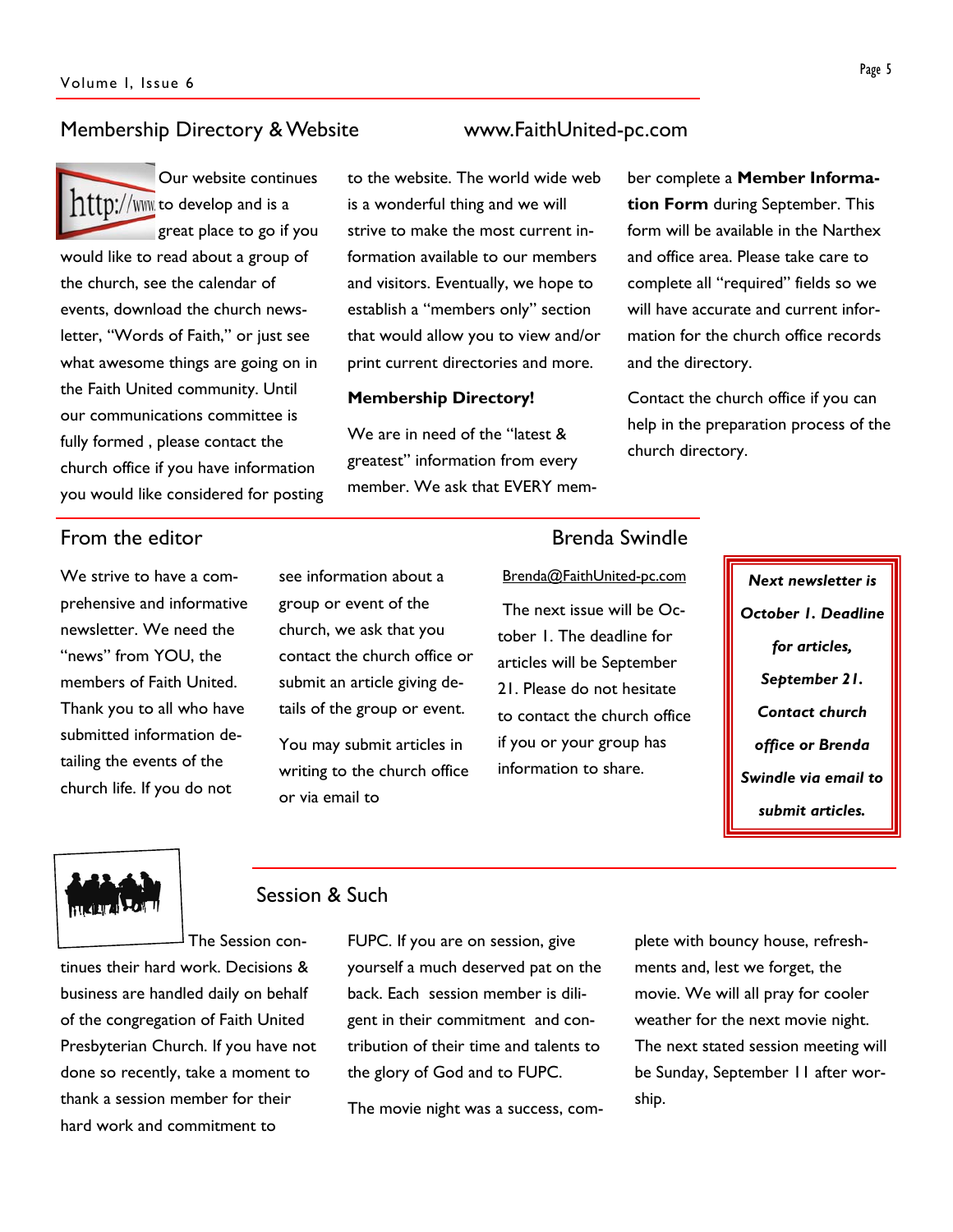# Page 6 Words of Faith

# Happy Birthday!

|             | September 2                        | September 9  |                     | September 21 |                    |              |                             |                                                            | Grace                        |  |
|-------------|------------------------------------|--------------|---------------------|--------------|--------------------|--------------|-----------------------------|------------------------------------------------------------|------------------------------|--|
|             |                                    |              |                     |              |                    |              |                             |                                                            | Presbyterian                 |  |
| 豢           | Dave Youngstrum                    | 榮            | <b>Evelyn Giles</b> | 秦            | <b>Ardy Cross</b>  |              |                             |                                                            | <b>Village</b>               |  |
| September 3 |                                    | September II |                     | 槃            | Jane Ingebritson   |              |                             |                                                            | <b>Birthday</b>              |  |
| 豢           | <b>Cliff Giles</b>                 |              | <b>Betty Donoho</b> |              | September 23       |              |                             |                                                            | Luncheon                     |  |
| September 5 |                                    | September 13 |                     | 豢            | J.R. Jones, Jr.    | September 27 |                             | The women of Faith United                                  |                              |  |
| 榮           | Patsy Craig                        |              | Stephanie Booth     | 豢            | Orrin Stevens, Ir. | 豢            | Connie Stovall              |                                                            | invited to attend the lunche |  |
| 豢           | <b>Ruth Innes</b>                  | September 15 |                     | September 26 |                    |              | September 28                | on Wednesday, September                                    |                              |  |
| September 7 |                                    | 秦            | Marge Krause        | 豢            | Senga Danford      | 榮            | Jeanne Sawyer               |                                                            | 1:00 pm. They will meet at   |  |
| 豢           | September 17<br><b>Billy Jones</b> |              | 豢                   | Rene Hill    | September 29       |              | at Faith United and caravan |                                                            |                              |  |
| 豢           | Shirley Kretchmar                  |              | lla Post            | 豢            | Katie Miller       | 豢            | Cody Sherrard               | Grace Presbyterian Village.<br>Contact Debbie Rainier, 97. |                              |  |
| September 8 |                                    | 豢            | Ed Toliver, Jr.     | 豢            | Debbie Rainier     |              | September 30                |                                                            | 306-5152, if you would like  |  |
| 豢           | <b>Becky Beattie</b>               | September 18 |                     |              |                    | 楽            | Logan Bechly                | attend.                                                    |                              |  |
| 豢           | <b>Phil Kretchmar</b>              | 豢            | Jon Simpson         |              |                    |              |                             |                                                            |                              |  |

### Prayer Concerns

#### **Prayers for:**

- Marvin John
- Melanie Spoon
- Jan Bolton
- Ann Bogle
- Martha Watson
- Oda McMeans
- Ashton Matthew (CSI)
- **Charles Elliott**
- Dallas Meek
- Kira Schildwachter
- Thelma Rinehart
- Terry Russel's infant cousin, Charley Furr
- Kathy Heffler's friends, Courtney & Cindy
- Margaret Jones' daughter in-law, Vicki Jones

#### Susie Wing's nephew, Adam Rowden

- Lisa Laclede's father, Ken Patterson
- ♥ Cathy Marxer's friend, Bonnie Biddle
- Jane Ingebritson's brother, Joe Hopkins

#### **In the Hospital/Rehab:**

- ♥ Mary Steinmetz
- Ken Quevreaux

#### **At Home:**

- Phil & Marilyn Beaubien
- Harvey & Marian Garoutte
- Don Speigel
- David & Betty Daly
- **Betty Donoho**
- ♥ Hugh McWhorter

#### **Service Personnel:**

- SGT Kevin B. Cuiksa
- **CPT Brian Gaddis**
- **LT Ben Garoutte**
- ♥ Sr A Jaron Garoutte
- ♥ SGT Brandon Griffith
- ♥ SPC Chad Manis
- **Ist LT Joshua Montero**
- ♥ LT COL Thomas Pentecost
- **SFC Adam Reno**
- Ronnie Rogers
- USAF 1st LT Andre Silva
- LCPL James C. Spencer
- CW02 Christopher M. West
- SPC David Wheat
- LCPL Kristopher S. Wingrove
- Marshall Dobbs
- David Crossley

# Pack It Up! Cleo Sherrard

packages . Any questions about the project, contact Cleo Sherrard.



1 Charles

lage. r, 972like to

**The congregation of FUPC as they step into & discover what God has in store for them.** 







Feel free to take a list of the

We have baskets beneath the Military Project board for donations to the boxes. 10 a.m. to pack up the care

items most needed and appreciated. We will meet on Wednesday, September 14 at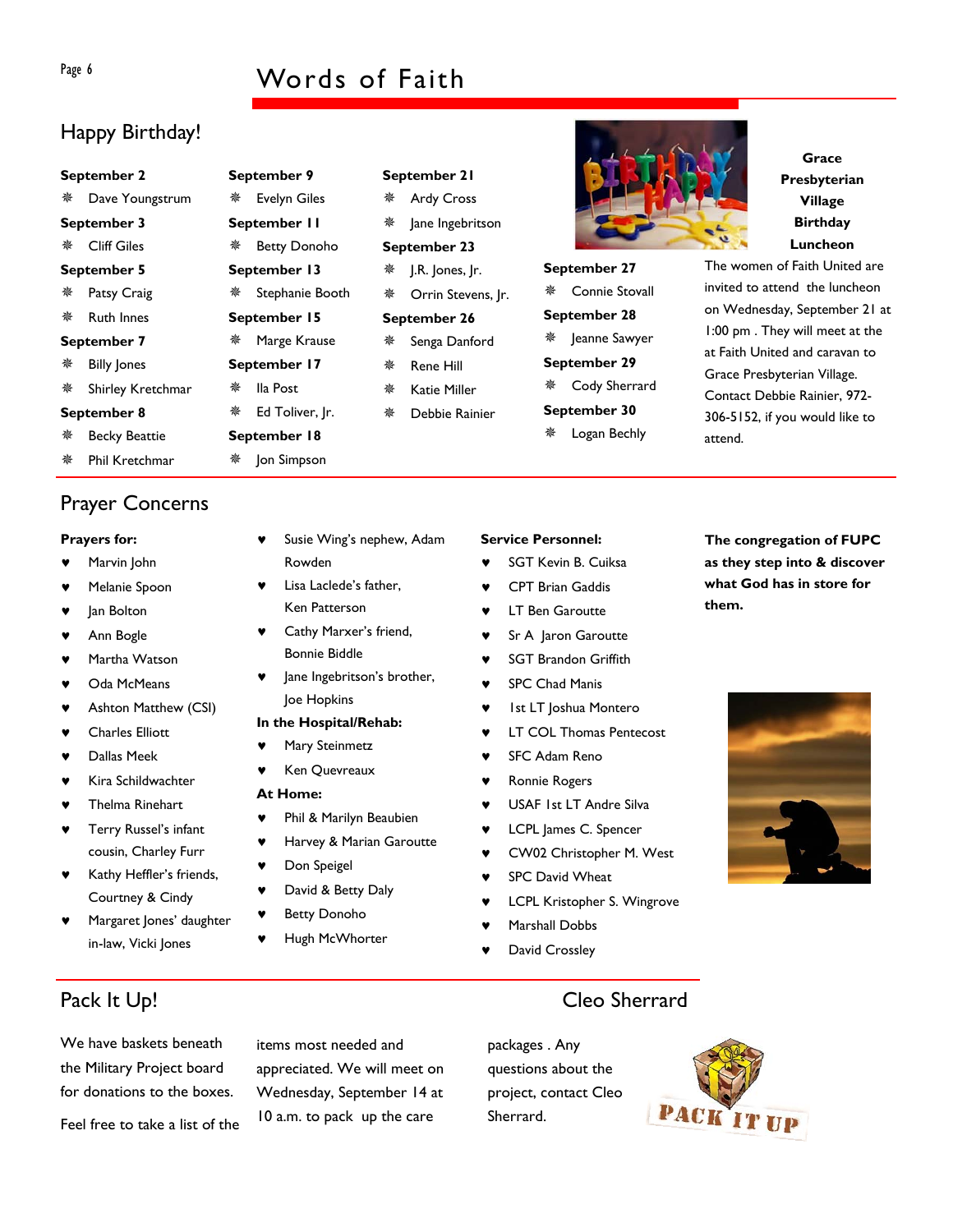# September 2011

| <b>Sun</b>                                                                                                                    | Mon                                                                                                                                                                                                               | <b>Tue</b>                                                                                                   | <b>Wed</b>                                   | Thu                                                                                     | Fri            | <b>Sat</b>                                                                           |
|-------------------------------------------------------------------------------------------------------------------------------|-------------------------------------------------------------------------------------------------------------------------------------------------------------------------------------------------------------------|--------------------------------------------------------------------------------------------------------------|----------------------------------------------|-----------------------------------------------------------------------------------------|----------------|--------------------------------------------------------------------------------------|
| Calendar Legend                                                                                                               | G-21 = Community Youth Group<br>GA = Gamblers Anonymous<br>ABA = Anorexic & Bulimics Anonymous<br>OA = Overeaters Anonymous<br>PWCT = Presbyterian Women Coordinating Team<br>CSID = Church of South India Dallas |                                                                                                              |                                              | 5:00 G-21 Sanctuary<br>6:30 GA Choir Room<br>7:30 ABA Group Rm4                         | $\overline{2}$ | 3<br>11:00 GA Junior High Rm<br>11:00 OA Fellowship Rm<br>3:00 CSID Choir Sanctuary  |
| 4<br>9:00 Prayer with Terry<br>9:30 Sunday School<br>11:00 CSID Sunday School<br>11:00 Worship                                | 5<br>9:00 Ed's Helpers<br>6:00 Shelter                                                                                                                                                                            | 6<br>1:00 Starboard Stitchers<br>4:00 G-21 music<br>7:00 GA Choir Room<br>7:00 OA Fellowship Rm<br>7:00 PWCT | 7<br>7:00 FUPC Choir                         | 8<br>9:30 PW Circle<br>5:00 G-21 Sanctuary<br>6:30 GA Choir Room<br>7:30 ABA Group Rm4  | 9              | 10<br>11:00 GA Junior High Rm<br>11:00 OA Fellowship Rm<br>3:00 CSID Choir Sanctuary |
| $\mathbf{H}$<br>9:00 Prayer with Terry<br>9:30 Sunday School<br>11:00 CSID Sunday School<br>11:00 Worship<br>12:30 Session    | 12<br>9:00 Ed's Helpers                                                                                                                                                                                           | 13<br>10:30 PW Circle<br>4:00 G-21 music<br>7:00 GA Choir Room<br>7:00 OA Fellowship Rm                      | 4<br>10:00 Military Proj.<br>7:00 FUPC Choir | 15<br>5:00 G-21 Sanctuary<br>6:30 GA Choir Room<br>7:00 PW Circle<br>7:30 ABA Group Rm4 | 16             | 17<br>11:00 GA Junior High Rm<br>11:00 OA Fellowship Rm<br>3:00 CSID Choir Sanctuary |
| 18<br>9:00 Prayer with Terry<br>9:30 Sunday School<br>11:00 CSID Sunday School<br>11:00 Worship<br>12:30 Stephen Ministry mtg | 9<br>9:00 Ed's Helpers<br>7:00 Vocal Majority<br>Board Mtg.                                                                                                                                                       | 20<br>4:00 G-21 music practice 7:00 FUPC Choir<br>7:00 GA Choir Room<br>7:00 OA Fellowship Rm                | 21                                           | 22<br>5:00 G-21 Sanctuary<br>6:30 GA Choir Room<br>7:30 ABA Group Rm4                   | 23             | 24<br>11:00 GA Junior High Rm<br>11:00 OA Fellowship Rm<br>3:00 CSID Choir Sanctuary |
| 25<br>9:00 Prayer with Terry<br>9:30 Sunday School<br>11:00 CSID Sunday School<br>11:00 Worship                               | 26<br>9:00 Ed's Helpers                                                                                                                                                                                           | 27<br>4:00 G-21 music practice<br>7:00 GA Choir Room<br>7:00 OA Fellowship Rm                                | 28<br>7:00 FUPC Choir                        | 29                                                                                      | 30             |                                                                                      |

#### **Calendar Events**

Please contact the church office should you have a meeting or class that requires a room and it will be put on the calendar to help prevent conflicts.

#### **Austin Street Meal—October 3**

The October meal day will be Monday, October 3. Please plan ahead for your food donation. The additional refrigerator for cold food storage is down the hall from the Fellowship Hall kitchen. Thank you for your faithfulness to the homeless.